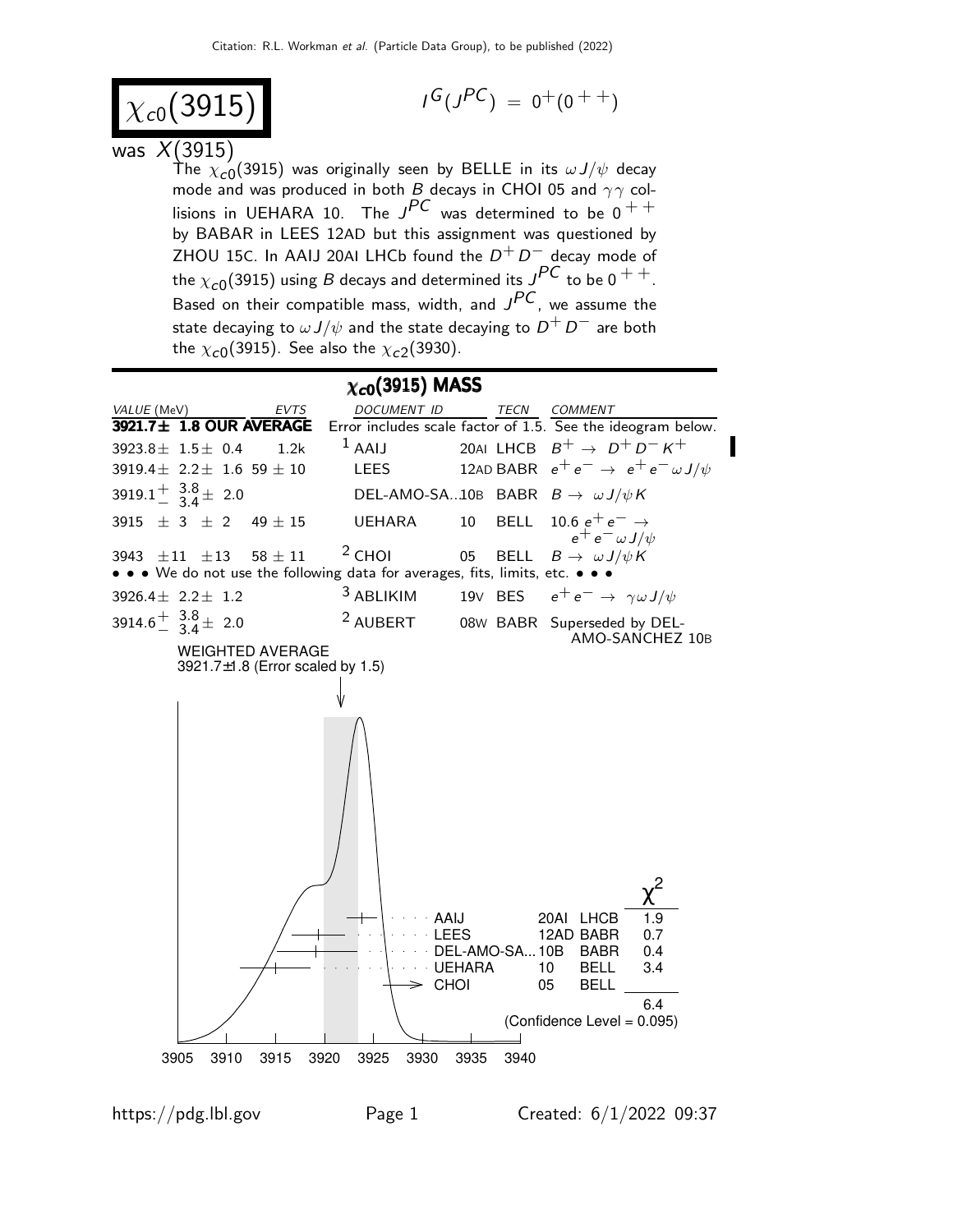- $1$  Obtained from the full amplitude analysis. Parameterized with the relativistic Breit-Wigner line shape.<br> $\frac{2}{\omega} \frac{U}{\psi}$  threshold enhancement fitted as an S-wave Breit-Wigner resonance.
- 

 $^3$  Could also be  $X(3940)$ . Significance  $3.1\sigma$ . Fit with additional resonance at 3963.7  $\pm$  5.7 MeV, significance 3.4 $\sigma$ .  $\chi_{\mathcal{C} 0}(3915)$  MASS (MeV)

## $\chi_{c0}$ (3915) WIDTH

| <i>VALUE</i> (MeV)                                                            | <b>EVTS</b> | DOCUMENT ID                                | TECN | <i>COMMENT</i>                                                                                     |
|-------------------------------------------------------------------------------|-------------|--------------------------------------------|------|----------------------------------------------------------------------------------------------------|
| 18.8 ± 3.5 OUR AVERAGE                                                        |             |                                            |      |                                                                                                    |
| $17.4 \pm 5.1 \pm 0.8$                                                        | 1.2k        | $1$ AAIJ                                   |      | 20AI LHCB $B^+ \rightarrow D^+D^-K^+$                                                              |
| $13 \pm 6 \pm 3$                                                              | - 59        | <b>LEES</b>                                |      | 12AD BABR $e^+e^- \rightarrow e^+e^- \omega J/\psi$                                                |
| $31 \quad {}^{+10}_{-8} \quad \pm \quad 5$                                    |             | DEL-AMO-SA10B BABR $B \to \omega J/\psi K$ |      |                                                                                                    |
| 17 $\pm 10$ $\pm$ 3                                                           | - 49        |                                            |      | UEHARA 10 BELL 10.6 $e^+e^- \rightarrow e^+e^- \omega J/\psi$                                      |
| $87 + 22 + 26$                                                                | 58          | $2$ CHOI                                   |      | 05 BELL $B \to \omega J/\psi K$                                                                    |
| • • • We do not use the following data for averages, fits, limits, etc. • • • |             |                                            |      |                                                                                                    |
| $3.8 \pm 7.5 \pm 2.6$                                                         |             |                                            |      | <sup>3</sup> ABLIKIM 19V BES $e^+e^- \rightarrow \gamma \omega J/\psi$                             |
| 34 $\frac{+12}{-8}$ $\pm$ 5                                                   |             | <sup>2</sup> AUBERT                        |      | 08W BABR Superseded by DEL-AMO-<br>SANCHEZ 10B                                                     |
|                                                                               |             |                                            |      | <sup>1</sup> Obtained from the full amplitude analysis. Parameterized with the relativistic Breit- |

Wigner line shape.<br> $^2 \omega J/\psi$  threshold enhancement fitted as an S-wave Breit-Wigner resonance.

 $3$  Could also be  $X(3940)$ . Significance  $3.1\sigma$ . Fit with additional resonance at 3963.7  $\pm$  5.7 MeV, significance  $3.4\sigma$ .

## $\chi_{c0}$ (3915) DECAY MODES

|                       | Mode                         | Fraction $(\Gamma_i/\Gamma)$ |
|-----------------------|------------------------------|------------------------------|
| $\Gamma_1$            | $\omega J/\psi$              | seen                         |
| $\Gamma_2$            | $\overline{D}^{*0}D^0$       | not seen                     |
| $\Gamma_3$            | $D^+D^-$                     | seen                         |
| $\Gamma_4$            | $\pi^{+}\pi^{-}\eta_{c}(1S)$ | not seen                     |
| $\Gamma_5$            | $\eta_c \eta$                | not seen                     |
| $\Gamma_6$            | $\eta_c \pi^0$               | not seen                     |
| $\Gamma_7$            | $K\overline{K}$              | not seen                     |
| $\Gamma_8$            |                              | seen                         |
| $\Gamma$ <sub>9</sub> | π                            | not seen                     |

# $\chi_{c0}(3915)$  Γ(i)Γ $(\gamma\gamma)/$ Γ(total)

| $\Gamma(\omega J/\psi) \times \Gamma(\gamma \gamma) / \Gamma_{\text{total}}$ |                                                                           |                                                                               |      | $\Gamma_1\Gamma_8/\Gamma$                                                                             |
|------------------------------------------------------------------------------|---------------------------------------------------------------------------|-------------------------------------------------------------------------------|------|-------------------------------------------------------------------------------------------------------|
| VALUE (eV) EVTS                                                              |                                                                           | DOCUMENT ID                                                                   | TECN | <b>COMMENT</b>                                                                                        |
| 54± 9 OUR AVERAGE                                                            |                                                                           |                                                                               |      |                                                                                                       |
|                                                                              |                                                                           |                                                                               |      | 52±10±3 59 ± 10 <sup>1</sup> LEES 12AD BABR $e^+e^- \to e^+e^- \omega J/\psi$                         |
| $61 \pm 17 \pm 8$ 49 $\pm$ 15                                                |                                                                           |                                                                               |      | <sup>1</sup> UEHARA 10 BELL 10.6 $e^+e^- \rightarrow e^+e^- \omega J/\psi$                            |
|                                                                              |                                                                           | • • • We do not use the following data for averages, fits, limits, etc. • • • |      |                                                                                                       |
|                                                                              |                                                                           |                                                                               |      | $18\pm 5\pm 2$ 49 $\pm 15$ <sup>2</sup> UEHARA 10 BELL 10.6 $e^+e^- \rightarrow e^+e^- \omega J/\psi$ |
|                                                                              | $\frac{1}{2}$ For $J_P^P = 0^+$ .<br>$^2$ For $J_P^P = 2^+$ , helicity-2. |                                                                               |      |                                                                                                       |
|                                                                              |                                                                           |                                                                               |      |                                                                                                       |
|                                                                              |                                                                           |                                                                               |      |                                                                                                       |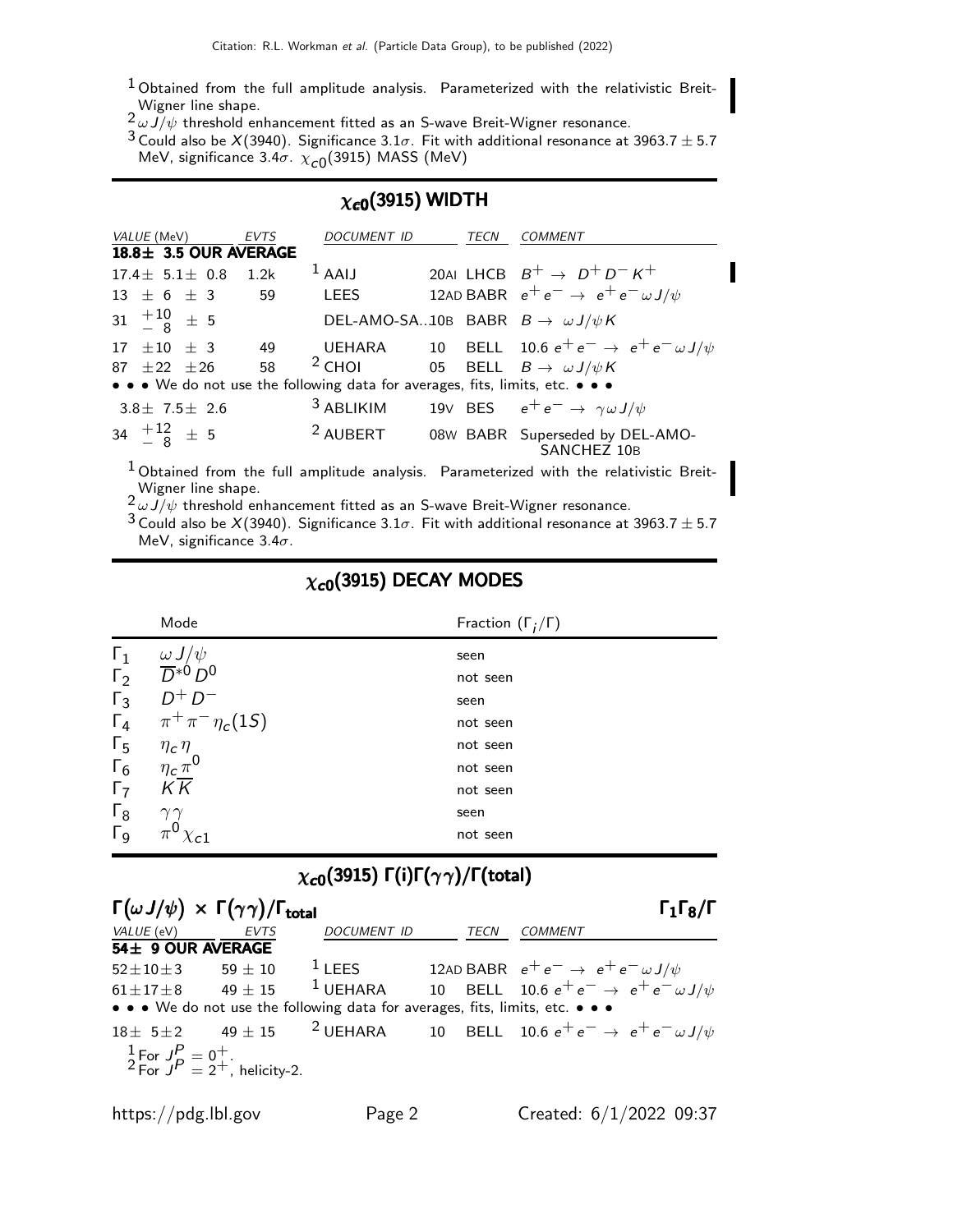

## $\chi_{c0}$ (3915) BRANCHING RATIOS

| $\Gamma(\omega J/\psi)/\Gamma_{\rm total}$                                                                                                                                                                                                                                                                                                                                                                                                                                                                      |             |      |                                                         | $\mathsf{\Gamma}_1/\mathsf{\Gamma}$ |
|-----------------------------------------------------------------------------------------------------------------------------------------------------------------------------------------------------------------------------------------------------------------------------------------------------------------------------------------------------------------------------------------------------------------------------------------------------------------------------------------------------------------|-------------|------|---------------------------------------------------------|-------------------------------------|
| <i>VALUE</i>                                                                                                                                                                                                                                                                                                                                                                                                                                                                                                    | DOCUMENT ID | TECN | COMMENT                                                 |                                     |
| seen                                                                                                                                                                                                                                                                                                                                                                                                                                                                                                            |             |      | <sup>1</sup> DEL-AMO-SA10B BABR $B \to \omega J/\psi K$ |                                     |
| seen                                                                                                                                                                                                                                                                                                                                                                                                                                                                                                            | $2$ CHOI    |      | 05 BELL $B \to \omega J/\psi K$                         |                                     |
| <sup>1</sup> DEL-AMO-SANCHEZ 10B reports B( $B^{\pm} \to \chi_{c0}(3915) K^{\pm}$ ) × B( $\chi_{c0}(3915) \to J/\psi \omega$ )<br>$= (3.0\frac{+0.7+0.5}{-0.6-0.3}) \times 10^{-5}$ and B( $B^0 \rightarrow \chi_{c0}(3915) K^0$ ) $\times$ B( $\chi_{c0}(3915) \rightarrow J/\psi \omega$ )<br>$= (2.1 \pm 0.9 \pm 0.3) \times 10^{-5}$ .<br><sup>2</sup> CHOI 05 reports B(B $\rightarrow \chi_{c0}(3915) K) \times B(\chi_{c0}(3915) \rightarrow J/\psi \omega) = (7.1 \pm 1.3 \pm 3.1) \times$<br>$10^{-5}$ |             |      |                                                         |                                     |

### $\Gamma(\omega J/\psi)/\Gamma(\overline{D}^{*0}D^0)$   $\Gamma_1/\Gamma_2$ ) Γ $_1$ /Γ VALUE CL% DOCUMENT ID TECN COMMENT  $\frac{ULUE}{D}$   $\frac{CL\%}{90}$   $\frac{DOCUMENT ID}{1 \text{ AUSHEV}}$   $\frac{TECN}{10}$   $\frac{COMMENT}{B \to D*^0 D^0 K}$

 $1\,\text{By combining the upper limit } B(B \to \chi_{c0}(3915)K) \times B(\chi_{c0}(3915) \to D^{*0}\overline{D}{}^0)$  $< 0.67 \times 10^{-4}$  from AUSHEV 10 with the average of CHOI 05 and AUBERT 08W measurements B( $B \to \chi_{c0}(3915)K) \times B(\chi_{c0}(3915) \to \omega J/\psi) = (0.51 \pm 0.11) \times 10^{-4}$ .

| $\Gamma(D^+D^-)/\Gamma_{\rm total}$ |                    |      | $\Gamma_3/\Gamma$                     |
|-------------------------------------|--------------------|------|---------------------------------------|
| <i>VALUE</i>                        | <i>DOCUMENT ID</i> | TECN | COMMENT                               |
| seen                                | AAIJ               |      | 20AI LHCB $B^+ \rightarrow D^+D^-K^+$ |

## $\Gamma(\eta_c \eta) / \Gamma_{\text{total}}$  Γ<sub>5</sub>/Γ

| <i>VALUE</i>                    | $CL\%$ | DOCUMENT ID |  | TECN | COMMENT                                                                                                        |  |
|---------------------------------|--------|-------------|--|------|----------------------------------------------------------------------------------------------------------------|--|
| not seen                        | 90     |             |  |      | <sup>1</sup> VINOKUROVA 15 BELL $B^+ \rightarrow K^+ \eta_c \eta$                                              |  |
| $4.7 \times 10^{-5}$ at 90% CL. |        |             |  |      | <sup>1</sup> VINOKUROVA 15 reports B $(B^+ \to K^+ \chi_{c0}(3915)) \times B(\chi_{c0}(3915) \to \eta_c \eta)$ |  |

## Γ $(\eta_c \pi^0)/\Gamma_{\rm total}$  Γ<sub>6</sub>/Γ )/Γ<sub>total</sub> Γ<sub>6</sub>/Γ VALUE CL% DOCUMENT ID TECN COMMENT not seen  $90$   $^{-1}$  VINOKUROVA 15  $B^+ \rightarrow K^+ \eta_c \pi^0$

 $^1$ VINOKUROVA 15 reports B $(B^+ \to K^+ \chi_{c0} (3915)^0 ) \times$  B $(\chi_{c0} (3915) \to \eta_c \pi^0 )$  $<$  1.7  $\times$  10<sup>-5</sup> at 90% CL.

| $\Gamma(\gamma\gamma)/\Gamma_{\rm total}$ |             |               |      | $\Gamma_8/\Gamma$                                   |
|-------------------------------------------|-------------|---------------|------|-----------------------------------------------------|
| <i>VALUE</i>                              | EVTS        | DOCUMENT ID   | TECN | <i>COMMENT</i>                                      |
| seen                                      | $59 \pm 10$ | LEES          |      | 12AD BABR $e^+e^- \rightarrow e^+e^- \omega J/\psi$ |
| seen                                      |             | <b>UEHARA</b> |      | 10 BELL 10.6 $e^+e^- \to e^+e^- \omega J/\psi$      |
|                                           |             |               |      |                                                     |
| https://pdg.lbl.gov                       |             | Page 3        |      | Created: 6/1/2022 09:37                             |